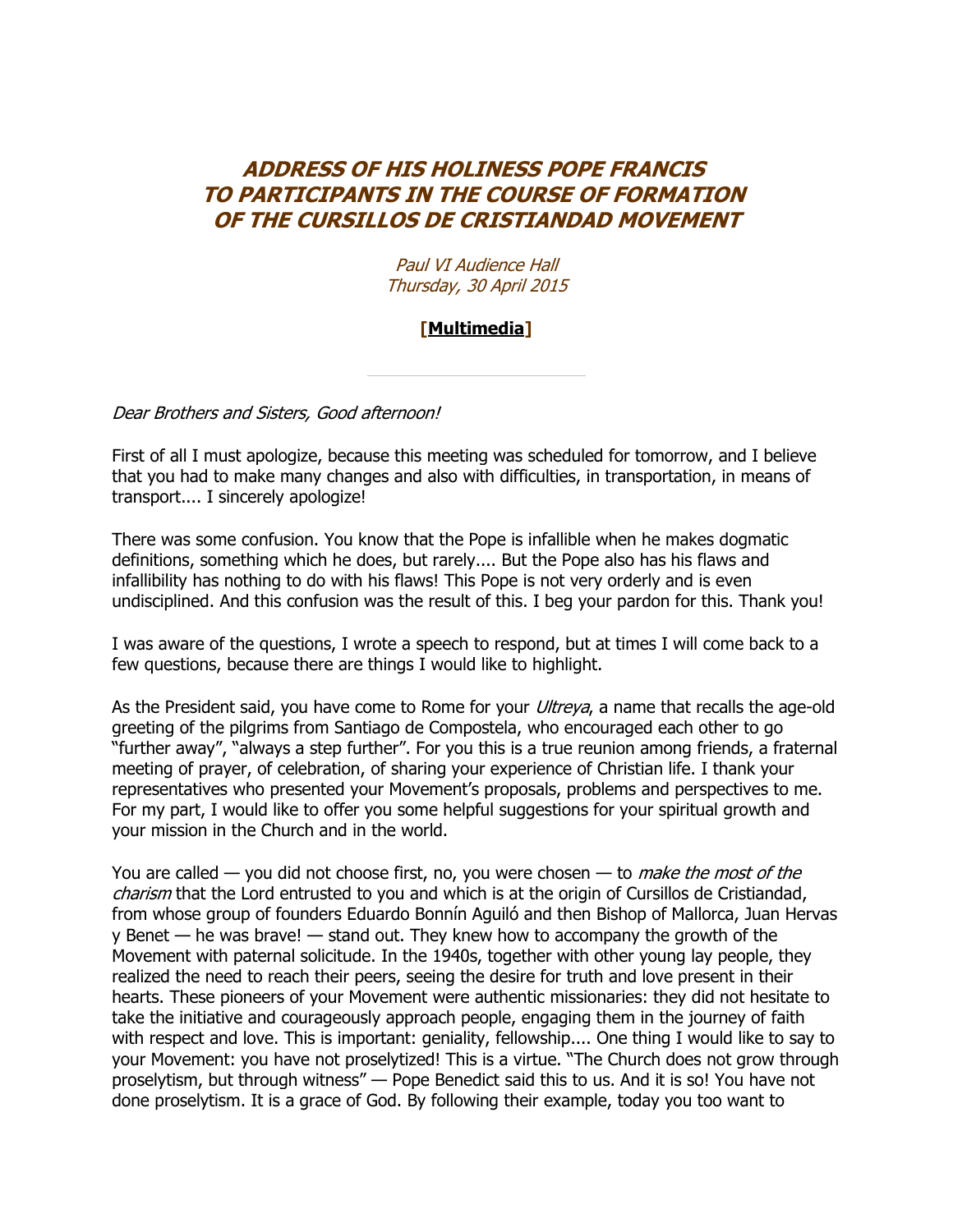proclaim the Good News of God's love, by being close to friends, acquaintances, classmates and coworkers so that they too can live a personal experience of the infinite love of Christ who liberates and transforms life. How it is necessary to go out, to go ever further, never tiring, to meet those who are said to be distant!

In order to help others to grow in faith, following a path toward the Lord, it is important to experience in the first person the goodness and tenderness of God. This experience is the beginning of the journey that you are taking. When you see and comprehend that in your life God has been so good, so tender, so merciful, He wants to go out, wants to reach others. The Lord wants to meet us, the Lord wants to dwell with us, be a friend and brother, our teacher who reveals to us the path to take in order to achieve happiness. He asks nothing of us in return, only that He be welcomed, because God's love is freely given, a pure gift. This is important! To bear witness it is necessary to recognize that all that we have is purely given, is a gift, is free, is grace. And this is not bought, it is not sold! It is a journey freely undertaken, it is a journey that cannot be explained: "Why me, Lord? What must I do?"; "Tell it to others!". Communicate what the Lord has done for me, with so much tenderness, with so much goodness, with so much mercy. This is the testimony. This amicable testimony of dialogue among friends. The encounter with Christ, and with the mercy of the Father who gives Him to us, is possible first in the Sacraments, especially in the Eucharist and in Reconciliation. In the Holy Mass we celebrate the memory of his sacrifice: still today He truly gives his Body for us and sheds his Blood to redeem mankind. In Penance Jesus accepts us with all our limitations and sins, to give us a new heart capable of loving like He does, who loved his own to the end (cf. Jn 13:1). Each time we return to ask forgiveness, He forgives, for He knows that we are weak, that we are sinners. We have a degree in sinning! Everyone. And He knows this. And He always receives us, with love. Another way is meditating on the Word of God, especially the *lectio divina*, reading the Word of God, reading the Bible. Many times I have counseled, and I also do so now: always carry a small Gospel in a pocket or in a purse. On journeys, while waiting at the dentist's or to do something, read a passage of the Gospel and calmly think about it. This familiarity with the Word of God brings us close to the Lord. And in this way we are able to hear the Lord who points out the path to take and encourages us in the face of the uncertainties and difficulties that life presents. Eventually, we encounter the love of Christ in the Church which, through various activities, testifies to the charity of God. The love of Jesus in works of mercy. I will ask you a question: are all of you able to recite the seven corporal works of mercy and the seven spiritual works of mercy? Let's be brave.... Those who cannot, raise your hand! [many hands are raised] But look.... I work for you, bishops! I work for you! It is important to read what the corporal works of mercy are. Some of you  $-$  surely  $-$  remember them, but there are seven.... And there are seven spiritual. An assignment to do at home: find and study the works of mercy. Why? To put them into practice. Everything in the ecclesial community has the objective of enabling people to touch by hand the infinite divine mercy. Some think: "No, God is far way. I will go to hell.... I have done so much". But if you have done many things, many bad things, He will be very glad and will celebrate that you have drawn near to ask forgiveness. And this is the work of persuasion that you must do with friends and in Cursillos. Because it's true, God celebrates! God celebrates. And someone may also feel somewhat jealous about this: think about the elder son of that merciful father (cf. Lk 15:11-32) who gave a feast because the other one, who had taken all his money, who had spent it on the "good life", returned with nothing.... And he celebrates. It is a peculiarity of our God! To give a feast when a serious sinner comes. This is good!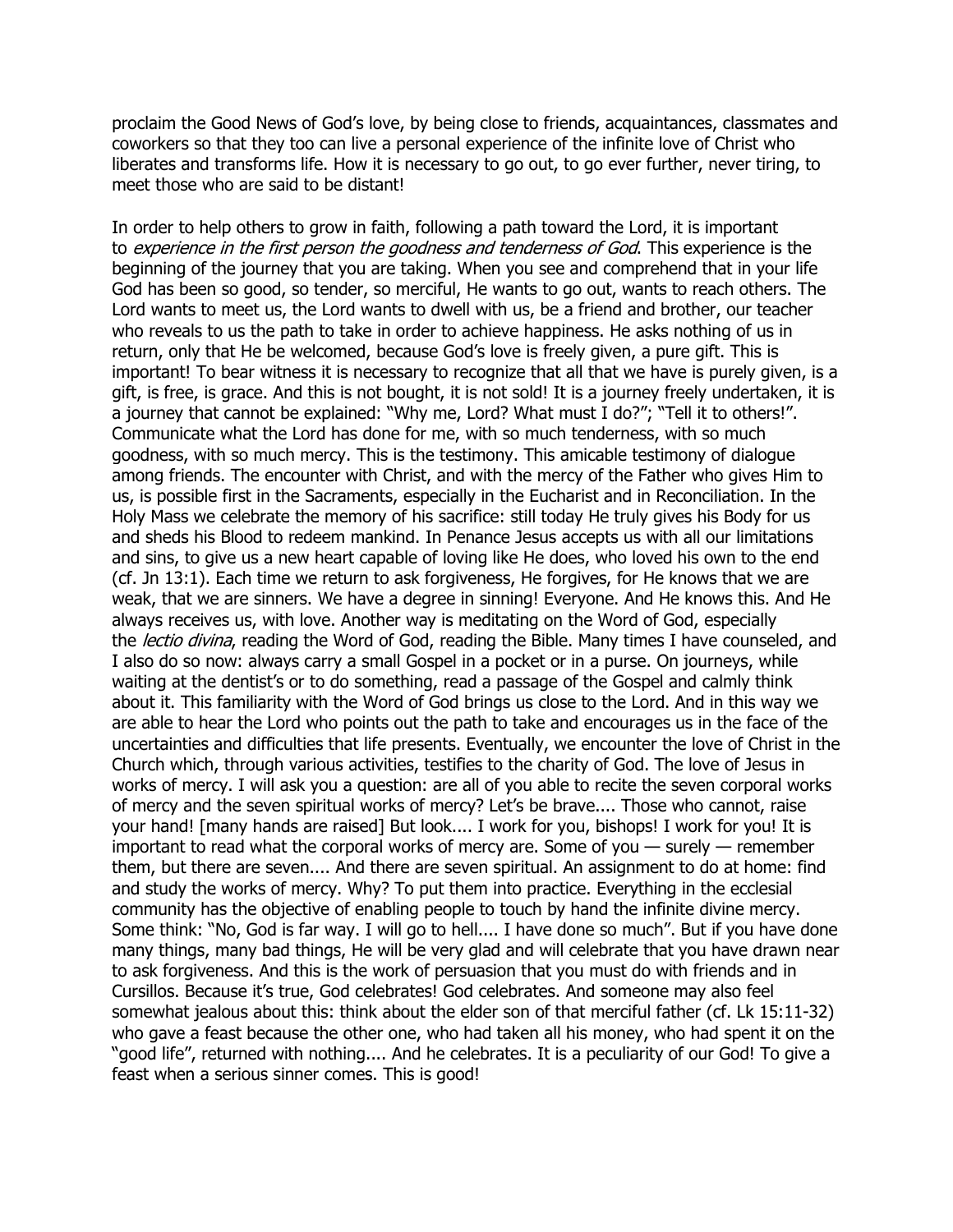The Cursillos' mode of evangelization was born precisely from this burning desire for *friendship* with God, from which *friendship with brothers* springs. It has been understood from the very start that only from relationships of authentic friendships is it possible to prepare and accompany people on their journey, a journey which begins with conversion, passes through the discovery of the beauty of a life lived in the grace of God, until it reaches the joy of becoming apostles in everyday life. And thus, since then, thousands of people in all the world have been helped to grow in the life of faith. In the present context of anonymity and isolation typical of our cities, the welcoming, familiar people-oriented dimension, which you offer in group encounters is so important. Friendships are made. There will be problems, here or there.... There will be, there are always problems. But friendship must be fostered. "But Father, when we foster friendship, certain arguments, jealousy, envy also grow...". What did the Lord say? When the devil sows weeds, let them grow. You grow good grain, friendship. And at harvest time the weeds will be burned and the good grain will bear its fruit. I ask you to always maintain a climate of friendship and fraternity in which to pray and to share on a weekly basis experiences, apostolic successes and failures.

A memory comes to mind of a woman, born in a family of atheists, and she too was an atheist; not agnostic, but atheist. But she was a good woman, a professional, a woman who did her job, was married, with children, but without religion. One of her daughters encountered Jesus Christ, better yet, was found by Jesus Christ. She converted and lived a Christian life. And the mother respected this: "It's your choice, daughter. Go ahead! I don't believe, but you go on". Years passed, the daughter was a committed Catholic, we could also say a militant Catholic  $-1$ don't like the word but let's say it to make it clearly understood. Then the elderly mother, at over 80 years old, fell ill. She was nearing death, but was lucid. The day before she died, while the daughter was near her, taking care of her, she asked: "Tell me", — she had never asked this question, because she had respect —, "what do you feel when you pray?". And the daughter, respecting her mother, said that she spoke to God, to the Lord.... This is how a conversation on this subject began, lightly, peacefully. Then another subject came up, and this one returned.... At the end the mother said: "Are you happy with what you've found in religion?"; "Yes, Mom, because I believe in Jesus, I believe that Jesus loves us!"; "How I wish I could feel the same!". And the daughter encouraged her and said: "Tell me, Mom, do you want this?"; "Yes! But it's too late..."; "Never, Mom. Do you want me to baptize you?"; and the mother said: "Yes!". The daughter couldn't call a priest, because the mother would have been frightened. The daughter baptized the mother and two hours later the mother fell into a coma and died, at midnight. These are the miracles of God through closeness, through service. Not proselytism! That daughter never proselytized. I knew her pretty well, to the point that she came to me to tell me what she had done and was afraid to have done wrong. "No, you did well! You enabled you mother to enter Heaven!". But it takes patience. It takes patience. Proselytism is not patient! "Read this, do this, come here, go there"; they knock at your door.... No, no. Friendship. And there, sowing, in friendship. And this sowing in friendship is true penance.

In these small group meetings it is important to place alongside them moments that promote a *greater social and ecclesial dimension*, also involving those who come in contact with your charism but do not regularly participate in the group. A greater social and ecclesial dimension, which also involves those who do not have contact with your charism, who do not regularly participate in the group. The Church, indeed, is a "mother with an open heart" who invites us at times to "slow down", to "stop rushing from one thing to another and to remain with someone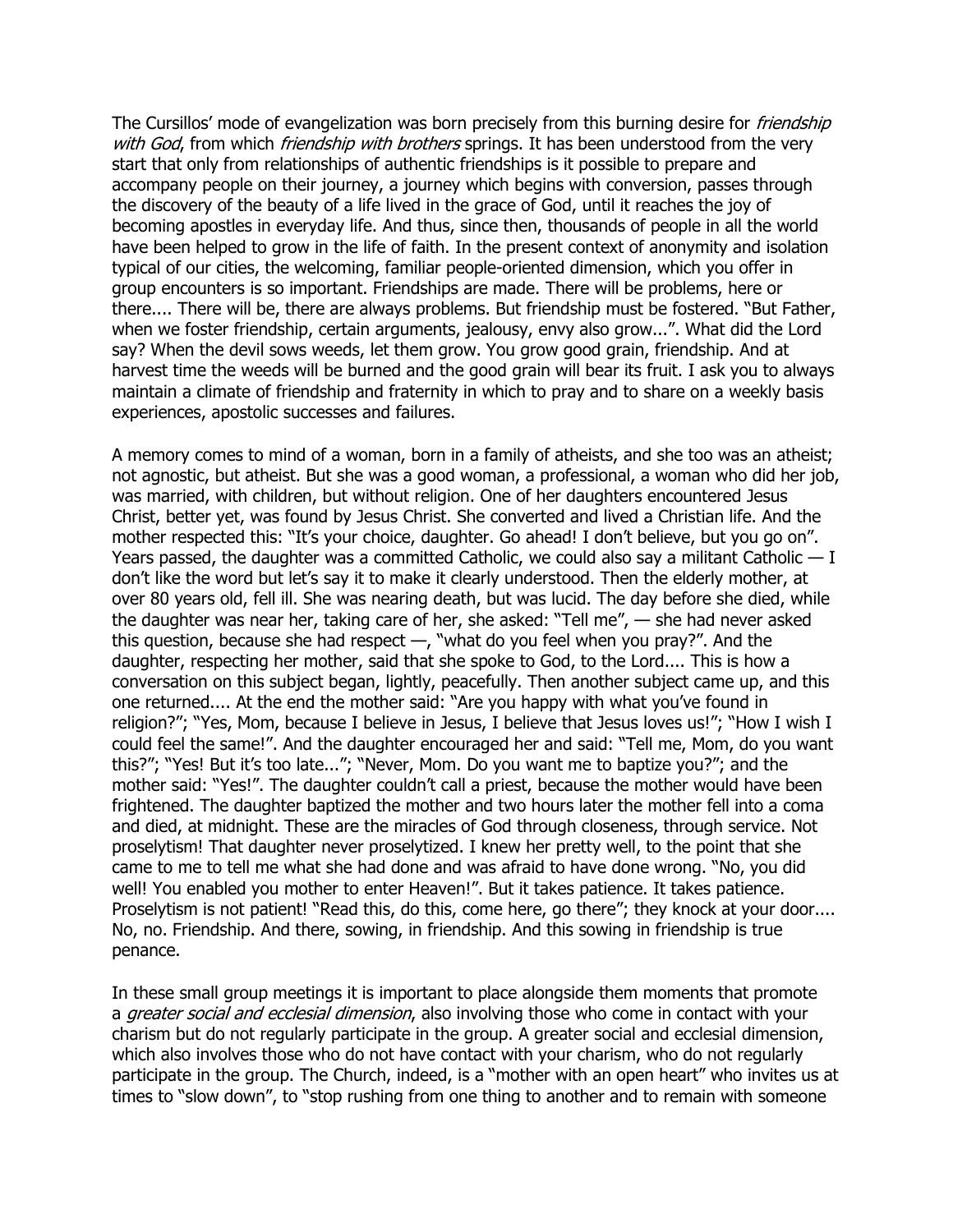who has faltered along the way" (Apostolic Exhortation *[Evangelii Gaudium](http://w2.vatican.va/content/francesco/en/apost_exhortations/documents/papa-francesco_esortazione-ap_20131124_evangelii-gaudium.html)*, n. 46). It is beautiful to help everyone, even those who struggle to live their own faith; to help and to always stay in contact with this Mother Church, always close to the great welcoming family which is the Mother Church, our Holy Mother Church. In recent years, in Argentina, there have been some problems with Cursillos: external problems. Because once, they worked until a certain point, then there was Saturday, Sunday, perhaps Monday, maybe.... They could do it. Today they work on Saturday, even Sunday. And they weren't finding the time for those long, three-day prayer meetings. They were losing their pay, losing their bonuses, and even risked losing their jobs. And they were trying to bring their charism up to date with this situation. What must be done in this situation? Consider what Christians did at the time of Nazism, communism: they tried to do catechesis in another way, at other times, the Mass somewhat in hiding.... I do not know. Look for ways that allow you to carry on with your charism. This is very important! Do not let external conditions block it!

I encourage you to "keep pressing forward", faithful to your charism! To keep alive the zeal, the flame of the Spirit who always urges the disciples of Christ to *reach those who are distant*, without proselytizing, to "go forth from our own comfort zone in order to reach all the 'peripheries' in need of the light of the Gospel" (ibid., 20). You have heard this, I have said it to you several times: in large cities, Christian cities, even in Christian families, there are children who do not know how to make the sign of the cross. And this paganization of society challenges us: do something to evangelize. The Spirit urges us to go forth from our own comfort zone. How beautiful it is to proclaim to all the love of God who saves and gives meaning to our life! Helping today's men and women to discover the beauty of the faith and the life of grace that is possible to live in the Church, our mother! There are Christian and Catholic communities there are! — where they do not speak of the life of grace, they do not speak of the beauty of having the Trinity within us, the presence of the Living God within us. Your task is to go and bear this Good News: God abides in us, God is in us. This is grace! Help today's men and women discover the beauty of faith and of a life of grace. And you will do so if you are docile, in an attitude of humility and trust, under the guidance of this holy mother, the Church, which always seeks the good of all her children; if you are in harmony with your Pastors and united with them in the mission of bringing the joy of the Gospel to all.

May the Virgin Mary, Mother of Divine Grace, assist in your apostolic journey.

Before giving the blessing, I want to look at the questions, whether there is something I have not said....

"How do we trust in the Holy Spirit, to the point of daring to proclaim the Mercy of God, where He is not sought?". If you do not trust in the Holy Spirit, go home! Go and look for another more agnostic, more ideological religion. Jesus said to us: "I will not leave you alone. I will send you the Spirit". And what does the Spirit do? Two things. He reminds us what Jesus taught us and He teaches us what we have to do. And then this trusting in the Spirit is surprising! To know when it is the Spirit who is pushing you. I like thinking of Philip, when the Spirit says to him: "Go on that road", the road to Gaza (cf. Acts 8:26-40). And he goes. At a certain point he sees a chariot, a travelling carriage, and seated in it is a minister of the treasury of Ethiopia, of Candace the queen, reading Isaiah.... A dialogue commences: "Explain this to me...". And then when they find water, this minister of the treasury asks for Baptism.... The Spirit guides you. It is actually the Spirit! Trust in the Spirit. Think about Philip, think of the many, so many who